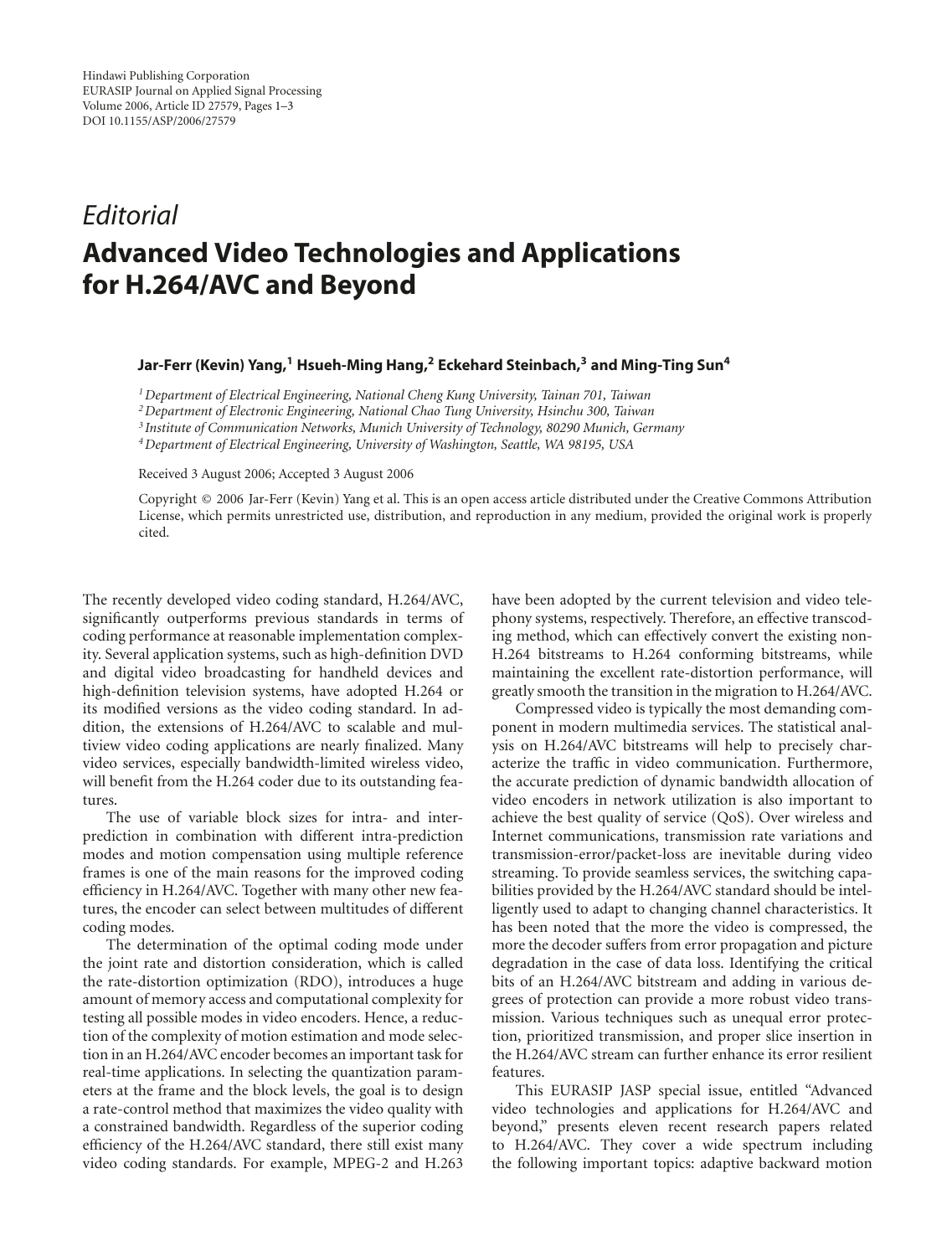prediction, fast motion estimation and mode selection, fast rate-distortion optimization (RDO), rate control, H.263 to H.264 transcoding, long video tracing, switched streaming, and error protection. These papers can generally be grouped into two main categories based on their contributions: (1) H.264/AVC fast parameter selection and rate-control, and (2) H.264/AVC video bitstream modeling and error protection techniques for video transmission. A summary of the papers in these two categories is given below.

The first five papers address the issues related to fast or optimal parameter selection and rate-control techniques that improve either coding performance or coding speed.

The first paper, "Least-square prediction for backward adaptive video coding," by Li discusses a least-square prediction technique using the duality between the edge contour in images and the motion trajectory in video to achieve a better prediction than the  $4 \times 4$ , full-search, quarter-pel block matching algorithm without transmitting any overhead. This better prediction will improve the coding efficiency.

The paper, "Fast motion estimation and intermode selection for H.264," by Choi et al. presents a multi-frame/multiresolution motion estimation method using the Hexagon search. For fast inter-mode selection, a bottom-up merge strategy is suggested.

In "Scalable fast rate-distortion optimization for H.264/AVC," Pan et al. design a scalable fast RDO algorithm to effectively choose the best coding mode by initially searching the most probable modes.

The paper, "Rate control for H.264 with two-step quantization parameter determination but single-pass encoding," by Yang et al. proposes an efficient rate-control strategy for H.264, which maximizes the video quality by determining the quantization parameter (QP) for each macroblock. With a preanalysis coarse QP, the refinement of the QP is further enhanced by using the information of motion-compensated residues.

By adopting motion estimation and rate control mechanism, the paper "Efficient video transcoding from H.263 to H.264/AVC standard with enhanced rate control," by Nguyen and Tan devises an H.263 to H.264 transcoding system based on a motion vector reestimation scheme and a fast intra-prediction mode selection. An enhanced rate-control method based on a quadratic model for selecting quantization parameters is also suggested.

The next six papers discuss video bitstream modeling and error protection techniques for effectively transmitting the H.264/AVC bitstreams.

In "H.264/AVC video compressed traces: multifractal and fractal analysis," Reljin et al. examine the H.264/AVC video by fractal and multifractal spectra, which can precisely characterize both local and global features such that a more accurate modeling of the compressed video traffic can be achieved.

Dealing with the bandwidth variation issue, the paper, "Optimized H.264-based bit stream switching for mobile video streaming," by Stockhammer et al. exploits the H.264/AVC SP/SI pictures to optimize the encoders by introducing a framework for dynamic switching and frame

scheduling. The achievable performance gains over the constant bit-rate encoding are demonstrated for wireless video streaming over enhanced GPRS.

Zhang and Zeng in "Seamless bit-stream switching in multirate-based video streaming systems" propose an efficient switching method by using an independent or a joint processing in the wavelet domain and an SPIHT coding scheme to achieve an improved coding quality on the H.264/AVC SP/SI pictures.

The paper, "H.264 layered coded video over wireless networks: channel coding and modulation constraints," by Ghandi et al. presents the prioritized transmission of H.264 layered coded video over wireless channels by using prioritized forward error correction coding or hierarchical quadrature amplitude modulation to achieve the layered transmission of data-partitioned and SNR-scalable coded video.

In "Robust transmission of H.264/AVC streams using adaptive group slicing and unequal error protection," Thomos et al. present an error resilient scheme for transmission of H.264/AVC video streams over lossy packet networks using Reed-Solomon codes, adaptive classification of macroblocks, and channel rate allocation.

By using an error-resilient unequal error protection method, the paper, "Error-resilient unequal error protection of fine granularity scalable video bitstreams," by Cai et al. proposes a packet loss protection method for streaming the fine granularity scalable video to guarantee the successful decoding of all received bits resulting in strong errorresilience and high robustness video transmission.

The guest editors would like to thank all the authors for their contributions. We would also like to express our deep appreciation to the reviewers for their conscientious efforts in evaluating all the submitted manuscripts and improving readability of the accepted papers. We hope that this special issue will inspire further research work on improving the coding performance of H.264/AVC coders as well as all the practical issues related to the transmission of H.264/AVC coded streams.

> *Jar-Ferr (Kevin) Yang Hsueh-Ming Hang Eckehard Steinbach Ming-Ting Sun*